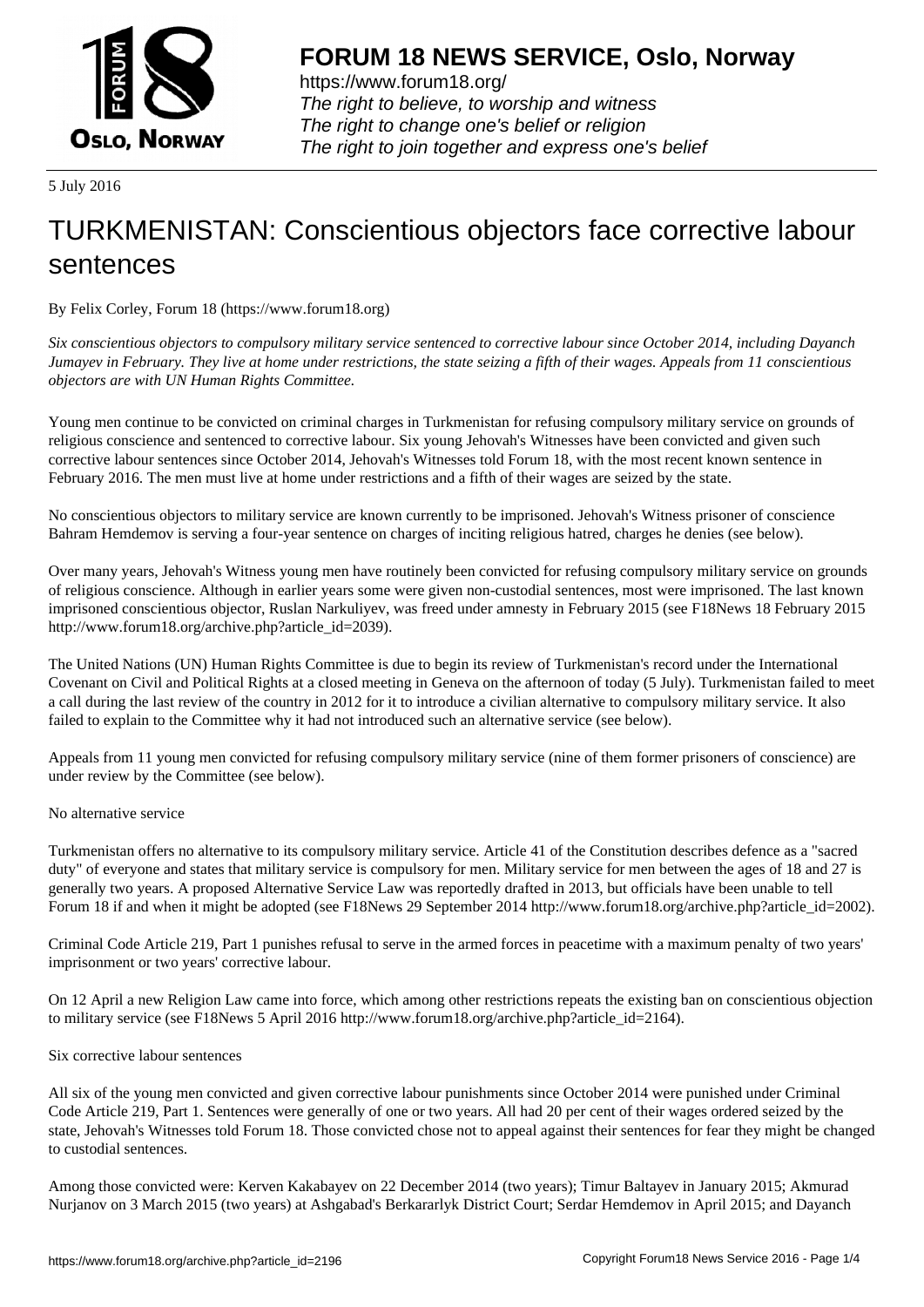Jumayev, who is from the capital Ashgabad [Ashgabat], was in February 2016 sentenced to one year of corrective labour.

The 20-year-old Hemdemov, who is from the eastern city of Turkmenabad [Turkmenabat] (formerly Charjew), was in April 2015 sentenced to two years' corrective labour. In March 2015 he was given two consecutive 15-day prison terms after police raided a meeting for worship in the family home in Turkmenabad. In April 2015, during his second 15-day term of imprisonment, he was placed in isolation and severely tortured (see F18News 21 May 2015 http://www.forum18.org/archive.php?article\_id=2063).

Serdar Hemdemov's father Bahram Hemdemov is a prisoner of conscience. Police arrested Bahram Hemdemov during the March 2015 raid on his home, following which they tortured him. He is serving a four year prison term on charges of inciting religious hatred. All Hemdemov's attempts to overturn his sentence on appeal have failed (see F18News 5 April 2016 http://www.forum18.org/archive.php?article\_id=2164).

### No alternative service law

No move to adopt an Alternative Service Law appears imminent, despite the apparent drafting of such a Law in 2013 (see F18News 29 September 2014 http://www.forum18.org/archive.php?article\_id=2002).

Pirnazar Hudainazarov, Chair of the Mejlis (Parliament) Legislative Committee, refused absolutely to discuss with Forum 18 on 29 June if and when such a law might be adopted. "Talk to the Foreign Ministry," he kept repeating. When Forum 18 pointed out that the Mejlis adopts laws, not the Foreign Ministry he put the phone down.

Recent legal changes have increased the penalties for exercising freedom of religion and belief. On 12 April a new Religion Law came into force. Among other restrictions it keeps the existing ban on exercising freedom of religion and belief with others without state permission, and increases the number of founders who can apply for legal status for a religious community from five to 50. The new government Commission that controls religion needs to approve all religious literature and any new places of worship. The Religion Law also repeats the existing ban on conscientious objection to military service (see F18News 5 April 2016 http://www.forum18.org/archive.php?article\_id=2164).

Eleven appeals with UN Human Rights Committee

Eleven appeals from Jehovah's Witness young men who were convicted for refusing compulsory religious service on grounds of religious conscience (nine of whom are former prisoners of conscience) are awaiting decisions by the UN Human Rights Committee. The Committee is considering such appeals at its current session which runs from 20 June to 15 July. It is not yet known whether it will be issuing decisions in any of these 11 cases during the session.

The 11 are among 15 Jehovah's Witness young men who lodged appeals between September 2012 and August 2013 over punishments for refusing military service on religious grounds.

The nine former prisoners of conscience awaiting Human Rights Committee decisions are: Novruz Nasyrlayev, Matkarim Aminov, Dovran Matyakubov, Shadurdy Uchetov, Akmurat Egendurdiev, Arslan Dovletov, Juma Nazarov, Yadgarbek Sharipov and Atamurat Suvkhanov. Similarly awaiting decisions are Akmurad Nurjanov, who served a suspended prison term, and Danatar Durdyyev, who was fined.

In his complaint to the UN, Uchetov notes that he repeatedly told the Conscription Office and the courts why he could not in conscience conduct military service. "I told the court that, given my respect for my country and my duty to the state, I was willing to perform alternative civilian service," he declared in his 23 June 2012 statement attached to the complaint (see F18News 18 February 2013 http://www.forum18.org/archive.php?article\_id=1802).

In March and October 2015 the UN Human Rights Committee found that Turkmenistan had violated the rights of four further Jehovah's Witness young men by imprisoning them for refusing compulsory religious service on grounds of religious conscience. The Committee also ruled that beatings and other maltreatment (such as a head being repeatedly bashed against a wall) of Zafar Abdullayev, Mahmud Hudaybergenov, Ahmet Hudaybergenov and Sunnet Japparov is torture and the government needs to provide reparations (see F18News 5 April 2016 http://www.forum18.org/archive.php?article\_id=2164).

Torture has been routinely used against prisoners of conscience jailed for exercising freedom of religion and belief, including conscientious objectors to military service. Torture, rape threats and fines were also used against the families and friends of such prisoners of conscience after they complained to the UN Human Rights Committee (see F18News 5 April 2016 http://www.forum18.org/archive.php?article\_id=2164).

Under the UN Convention against Torture and Other Cruel, Inhuman or Degrading Treatment or Punishment, Turkmenistan is obliged to arrest and try under criminal law any person suspected on good grounds of having committed torture (see Forum 18's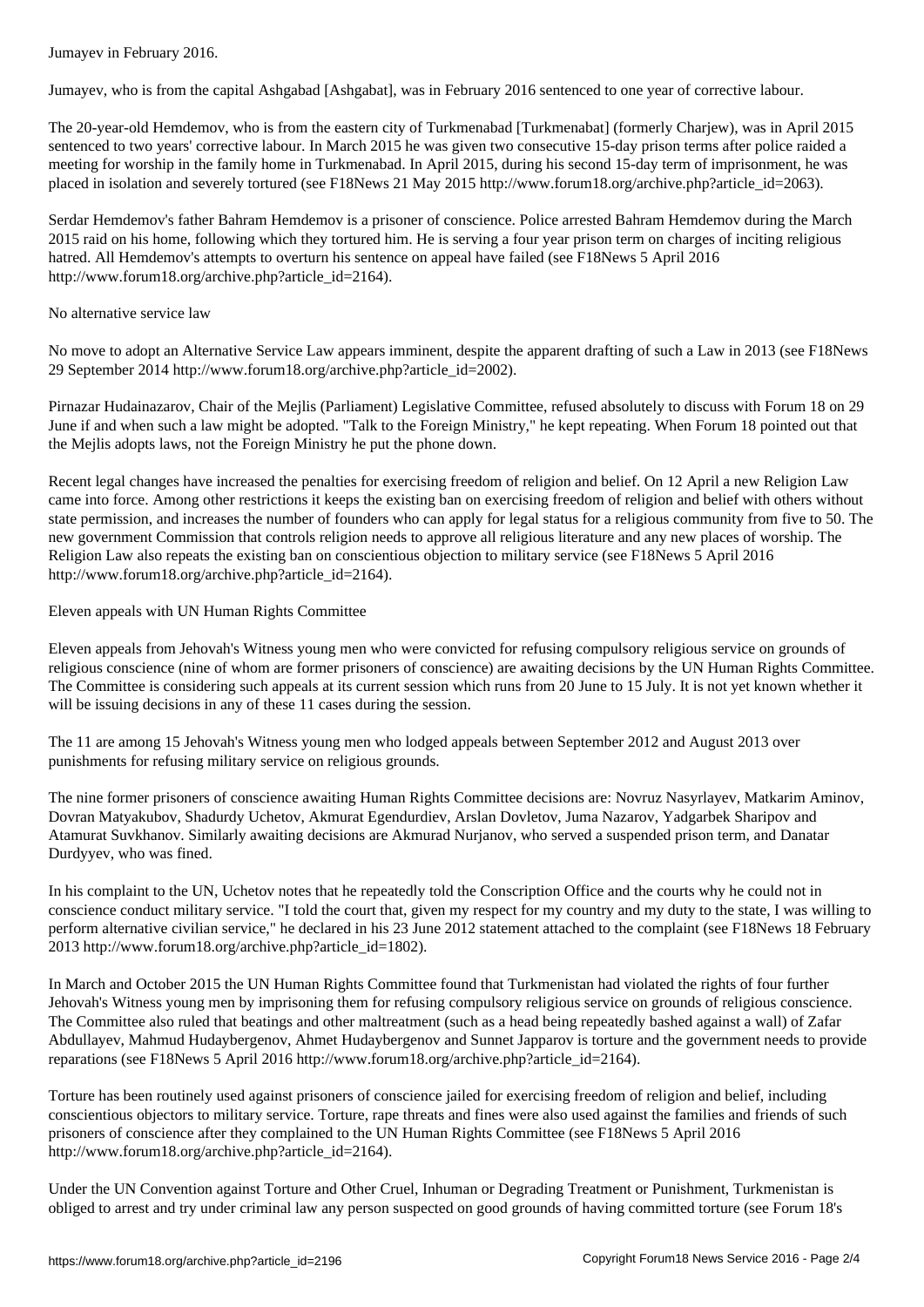No one at the Foreign Ministry in Ashgabad was available on 4 July to discuss with Forum 18 what measures – if any – have been put in place to compensate the four young men for the violation of their rights or to prevent others similarly having their rights violated.

On 5 April Forum 18 wrote to Ambassador Atageldi Haljanov at Turkmenistan's Mission to the United Nations in Geneva to ask what steps the government has taken to recompense these four young men for the violations of their rights and what steps it has taken to prevent the violations (imposition of compulsory military service, torture) happening again. Despite resending the questions on 24 June, Forum 18 had received no response by the morning of the working day in Switzerland on 5 July.

## UN Human Rights Committee ignored

Following its review of Turkmenistan in March 2012, the UN Human Rights Committee reminded it that guaranteeing the human rights of those with conscientious objections to serving in the armed forces requires the provision of a genuine civilian alternative. It also called among other things for an end to restrictions on exercising freedom of religion and belief without state permission, religious education and the import of religious literature That same month, Zafar Abdullaev, a 24-year-old Jehovah's Witness conscientious objector, was given the maximum two year prison sentence for refusing to do military service (see F18News 18 April 2012 http://www.forum18.org/archive.php?article\_id=1691).

"The State party should take all necessary measures to review its legislation with a view to providing for alternative military service," the Committee noted in its Concluding Observations (CCPR/C/TKM/CO/1). "The State party should also ensure that the law clearly stipulates that individuals have the right to conscientious objection to military service. Furthermore, the State party should halt all prosecutions of individuals who refuse to perform military service on grounds of conscience and release those individuals who are currently serving prison sentences" (see F18News 18 April 2012 http://www.forum18.org/archive.php?article\_id=1691)

In its 27 July 2015 response to this point of the Concluding Observations (CCPR/C/TKM/2), Turkmenistan failed to respond to these demands and simply restated the current legal obligation for all young men to perform military service unless exempted on grounds of health of family circumstances.

The response noted that "in accordance with Presidential Decision No. 2482 of 2 February 1996, which established technical medical units in the country's armed forces, citizens who invoke their religious beliefs to refuse to perform military service may serve in medical institutions as junior staff or service personnel". However, as such service is under Defence Ministry control it does not meet international human rights commitments for a genuine alternative service outside military structures.

The Human Rights Committee is scheduled to begin its review of Turkmenistan's record on 5 July in Geneva. The full review is expected to take place in spring 2017. (END)

For a personal commentary by a Protestant within Turkmenistan, on the fiction - despite government claims - of religious freedom in the country, and how religious communities and the international community should respond to this, see http://www.forum18.org/Archive.php?article\_id=728.

For a personal commentary by another Turkmen Protestant, arguing that "without freedom to meet for worship it is impossible to claim that we have freedom of religion or belief," see http://www.forum18.org/Archive.php?article\_id=1128.

More reports on freedom of thought, conscience and belief in Turkmenistan can be found at http://www.forum18.org/Archive.php?query=&religion=all&country=32.

For more background information see Forum 18's religious freedom survey of Turkmenistan at http://www.forum18.org/Archive.php?article\_id=1676.

A compilation of Organisation for Security and Co-operation in Europe (OSCE) freedom of religion or belief commitments can be found at http://www.forum18.org/Archive.php?article\_id=1351.

Follow us on Twitter @Forum\_18 (http://twitter.com/forum\_18)

Follow us on Facebook @Forum18NewsService (http://www.facebook.com/Forum18NewsService)

All Forum 18 text may be referred to, quoted from, or republished in full, if Forum 18 is credited as the source.

All photographs that are not Forum 18's copyright are attributed to the copyright owner. If you reuse any photographs from Forum 18's website, you must seek permission for any reuse from the copyright owner or abide by the copyright terms the copyright owner